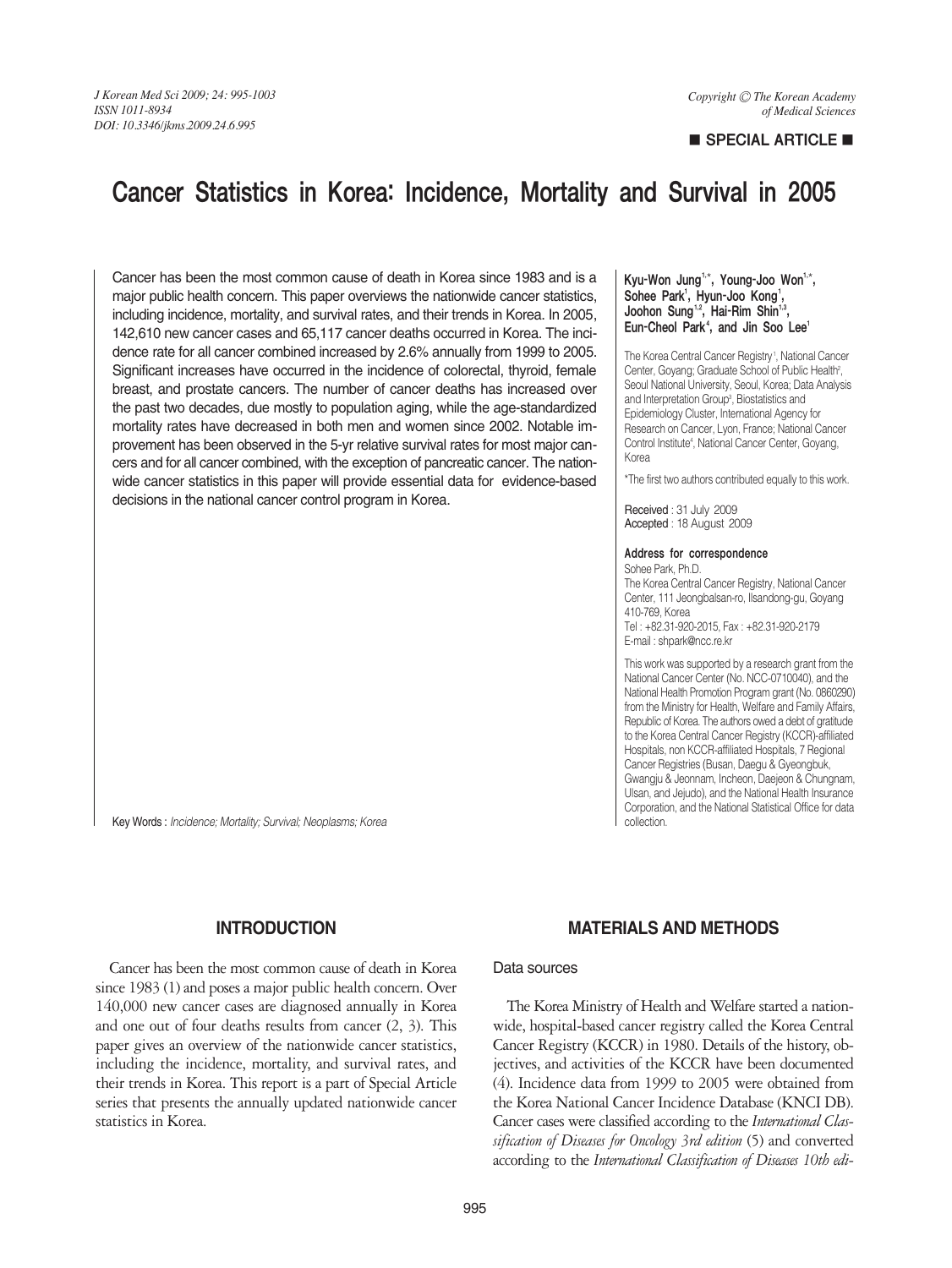*tion* (ICD-10) (6). The survival analysis used 1,151,789 cancer cases first diagnosed during 1993-2005 from the KNCI DB, and followed vital status through 31 December 2006.

Mortality data from 1983 to 2005 were obtained from the Korea National Statistics Office (KNSO) (1). Cause of death was coded and classified according to the ICD-10. The population data were also obtained from KNSO using the resident registration population on 1 July.

#### Analysis

Crude rates (CRs) and age-specific rates of cancer incidence and mortality were calculated. Age-standardized rates (ASRs) were determined using the World Health Organization (WHO) world standard population (7). The cumulative risks of cancer incidence, which are the probability of developing cancer to the life expectancy, were also calculated. Changes in the annual age-standardized cancer incidence rates were examined by calculating the annual percentage change (APC) over a time period as 100(*e*-1), where *e* is the slope of the regression of log age-standardized rates on a calendar year (8).

The survival duration of each case was determined as the time difference between the date of initial diagnosis and the date of death, date of loss to follow-up, or closing date for

follow-up. Observed survival rates were calculated using a life table method and relative survival rates were examined with the Ederer II method (9) using an algorithm written in SAS by Paul Dickman (10), with some minor adaptations.

### **SELECTED FINDINGS**

#### Incidence

Table 1 presents the number of new cancer cases during 2005 in Korea by sex and cancer site. In 2005, 142,610 cancer incident cases were observed. The CRs of all sites combined were 317.8 and 268.0 per 100,000 in men and women, respectively, and the ASRs of all sites combined were 303.5 and 201.4 per 100,000 (Table 2). The cumulative risks for developing a cancer to the life expectancy were 32.3% for men and 26.5% for women.

Table 2 ranks cancer incidence and mortality by sex in 2005. In males, the five leading primary sites of cancer were the stomach (CR 69.7, ASR 65.5), lung (CR 50.5, ASR 50.2), liver (CR 46.1, ASR 42.0), colon & rectum (CR 42.0, ASR 39.6), and prostate (CR 14.3, ASR 14.7), accounting for about 70% of all newly diagnosed cancers. In females, the most com-

Table 1. Number of cancer cases and deaths by sex during 2005 in Korea

| <b>Sites</b>               |            | New cases |         | Deaths     |        |         |  |  |  |
|----------------------------|------------|-----------|---------|------------|--------|---------|--|--|--|
|                            | Both sexes | Males     | Females | Both sexes | Males  | Females |  |  |  |
| All sites                  | 142,610    | 77,566    | 65,044  | 65,117     | 41,131 | 23,986  |  |  |  |
| Lip, oral cavity & pharynx | 2,151      | 1,558     | 593     | 844        | 650    | 194     |  |  |  |
| Esophagus                  | 2,019      | 1,864     | 155     | 1.422      | 1,309  | 113     |  |  |  |
| Stomach                    | 25,809     | 17,024    | 8,785   | 10,935     | 7,146  | 3,789   |  |  |  |
| Colon & rectum             | 17,625     | 10,253    | 7,372   | 5,997      | 3,259  | 2,738   |  |  |  |
| Liver                      | 14,907     | 11,264    | 3,643   | 10.877     | 8,188  | 2,689   |  |  |  |
| Gallbladder*               | 4,166      | 2,094     | 2,072   | 3,328      | 1,694  | 1,634   |  |  |  |
| Pancreas                   | 3,703      | 2,050     | 1,653   | 3,373      | 1,862  | 1,511   |  |  |  |
| Larynx                     | 1,132      | 1,047     | 85      | 629        | 567    | 62      |  |  |  |
| Lung                       | 16,949     | 12,339    | 4,610   | 13,733     | 10,098 | 3,635   |  |  |  |
| <b>Breast</b>              | 9,898      | 56        | 9,842   | 1,589      | 16     | 1,573   |  |  |  |
| Cervix uteri               | 3,737      |           | 3,737   | 1,066      |        | 1,066   |  |  |  |
| Corpus uteri               | 1,146      |           | 1,146   | 151        |        | 151     |  |  |  |
| Ovary                      | 1,544      |           | 1,544   | 751        |        | 751     |  |  |  |
| Prostate                   | 3,487      | 3,487     |         | 900        | 900    |         |  |  |  |
| <b>Testis</b>              | 148        | 148       |         | 11         | 11     |         |  |  |  |
| Kidney                     | 2,299      | 1,569     | 730     | 658        | 449    | 209     |  |  |  |
| Bladder                    | 2,905      | 2,331     | 574     | 905        | 674    | 231     |  |  |  |
| Brain & CNS                | 1,552      | 810       | 742     | 1,163      | 622    | 541     |  |  |  |
| Thyroid                    | 12,649     | 1,765     | 10,884  | 327        | 83     | 244     |  |  |  |
| Hodgkin's disease          | 154        | 104       | 50      | 35         | 25     | 10      |  |  |  |
| Non-Hodgkin's lymphoma     | 2,937      | 1,640     | 1,297   | 1,253      | 760    | 493     |  |  |  |
| Multiple myeloma           | 772        | 400       | 372     | 521        | 270    | 251     |  |  |  |
| Leukemia                   | 2,289      | 1,292     | 997     | 1,438      | 794    | 644     |  |  |  |
| Other & ill-defined        | 8,632      | 4,471     | 4,161   | 3,211      | 1,754  | 1,457   |  |  |  |

\*Includes gallbladder and other/unspecified parts of biliary tract.

CNS, central nervous system.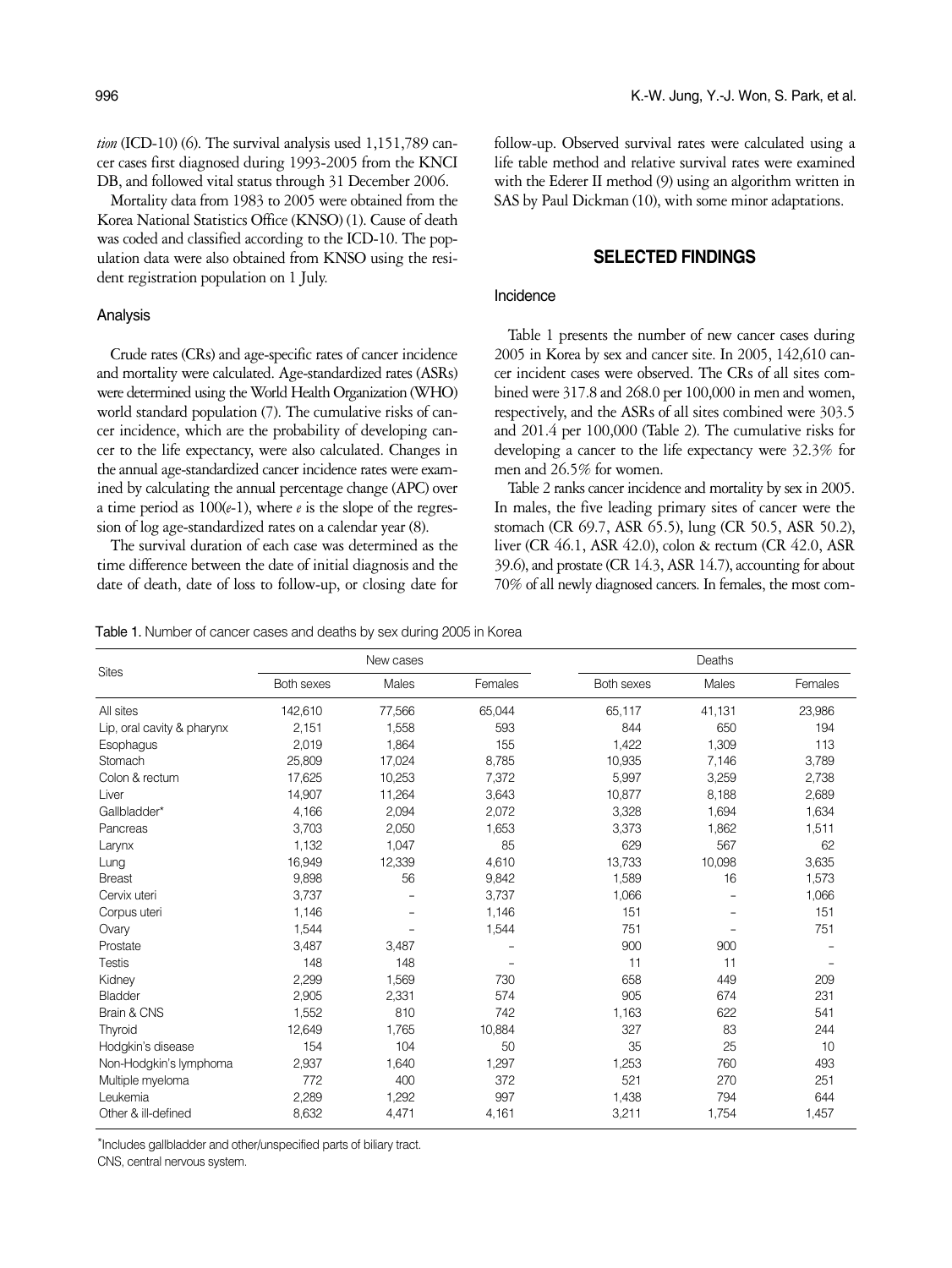mon cancer sites were the thyroid (CR 44.8, ASR 35.0), breast (CR 40.5, ASR 31.0), stomach (CR 36.2, ASR 26.3), colon & rectum (CR 30.4, ASR 22.2), lung (CR 19.0, ASR 13.2), and cervix uteri (CR 15.4, ASR 11.5), accounting for about 69% of all newly diagnosed cancers.

From the construction of a KNCI DB for 1999 onward to 2005, the completeness of the Korea cancer registry data has improved gradually. This might have contributed in part to the gradual overall increases in cancer incidence, especially among the elderly. Nonetheless, the increases in thyroid, colorectal and breast cancers in women and prostate cancer in men are notable.

#### **Mortality**

In 2005, 65,117 cancer deaths were reported in Korea, accounting for about 26.7% of all deaths (Table 3). The CRs of all sites combined were 168.5 and 98.8 per 100,000 for men and women, respectively, and the ASRs of all sites combined were 166.6 and 68.8 per 100,000 (Table 4). Cancers of the lung, stomach, liver and colon & rectum were the most common fatal cancers, which accounted for 64% of all cancer deaths.

In men, the five leading primary cancer sites for mortality were the lung (CR 41.4, ASR 41.7), liver (CR 33.5, ASR

31.1), stomach (CR 29.3, ASR 28.9), colon & rectum (CR 13.4, ASR 13.5), and pancreas (CR 7.6, ASR 7.6). In women, the most common cancer sites for mortality were the stomach (CR 15.6, ASR 10.5), lung (CR 15.0, ASR 10.0), colon

Table 3. Ten leading causes of death during 2005 in Korea

| Rank | Cause of death                        | Number<br>Ωf<br>deaths | Percent<br>of all<br>deaths | Age-stan-<br>dardized<br>death rate* |
|------|---------------------------------------|------------------------|-----------------------------|--------------------------------------|
|      | All causes                            | 243,880                | 100.0                       | 415.5                                |
| 1    | Cancer                                | 65.117                 | 26.7                        | 109.1                                |
| 2    | Cerebrovascular disease               | 31,195                 | 12.8                        | 50.9                                 |
| 3    | Heart disease                         | 19,109                 | 7.8                         | 31.7                                 |
| 4    | Intentional self harm (suicide)       | 12,011                 | 4.9                         | 20.2                                 |
| 5    | Diabetes mellitus                     | 11,776                 | 4.8                         | 19.4                                 |
| 6    | Disease of liver                      | 8,392                  | 3.4                         | 14.0                                 |
| 7    | Transport accidents                   | 7,935                  | 3.3                         | 14.2                                 |
| 8    | Chronic lower respiratory<br>diseases | 7,549                  | 3.1                         | 12.2                                 |
| 9    | Hypertensive diseases                 | 4,520                  | 1.9                         | 7.5                                  |
| 10   | Pneumonia                             | 4,131                  | 1.7                         | 7.0                                  |
|      | All other & ill-defined causes        | 72,148                 | 29.6                        |                                      |

\*Age-standardized to the WHO world standard population. Source: Mortality Data, 2006, Korea National Statistical Office.

|  |  |  |  |  | Table 2. Crude and age-standardized cancer incidence rates by sex during 2005 in Korea |  |  |  |  |  |  |
|--|--|--|--|--|----------------------------------------------------------------------------------------|--|--|--|--|--|--|
|  |  |  |  |  |                                                                                        |  |  |  |  |  |  |

Sites Crude incidence rates per 100,000<br>Both sexes Males Females Both sexes Age-standardized incidence rates per 100,000\* Both sexes Males Females All sites 292.9 317.8 268.0 240.8 303.5 201.4 Lip, oral cavity & pharynx 4.4 6.4 2.4 3.7 5.9 1.9 Esophagus 4.1 7.6 0.6 3.5 7.5 0.4 Stomach 53.0 69.7 36.2 43.4 65.5 26.3 Colon & rectum 36.2 42.0 30.4 29.8 39.6 22.2 Liver 30.6 46.1 15.0 25.4 42.0 11.1 **Gallbladder** 8.6 8.6 8.5 7.0 8.6 5.9 Pancreas 7.6 8.4 6.8 6.2 8.2 4.7 Larynx 2.3 4.3 0.4 2.0 4.2 0.3 Lung 34.8 50.5 19.0 28.5 50.2 13.2 Breast 20.3 0.2 40.5 15.8 0.2 31.0 Cervix uteri **11.5** - - 15.4 - 15.4 - 11.5  $\blacksquare$  Corpus uteri  $\blacksquare$   $\blacksquare$   $\blacksquare$   $\blacksquare$   $\blacksquare$   $\blacksquare$   $\blacksquare$   $\blacksquare$   $\blacksquare$   $\blacksquare$   $\blacksquare$   $\blacksquare$   $\blacksquare$   $\blacksquare$   $\blacksquare$   $\blacksquare$   $\blacksquare$   $\blacksquare$   $\blacksquare$   $\blacksquare$   $\blacksquare$   $\blacksquare$   $\blacksquare$   $\blacksquare$   $\blacksquare$   $\blacksquare$   $\blacksquare$   $\blacksquare$   $\blacksquare$ Ovary 2008 - 2008 - 2008 - 2008 - 2008 - 2008 - 2008 - 2014 - 2016 - 2017 - 2018 - 2019 - 2019 - 2019 - 2019 -Prostate **- 14.3** - 14.3 - 14.7 - 14.7 Testis - 0.6 - - 0.5 - Kidney 4.7 6.4 3.0 4.0 5.9 2.4 Bladder 6.0 9.5 2.4 4.9 9.4 1.6 Brain & CNS 3.2 3.3 3.1 3.0 3.3 2.7 Thyroid 26.0 7.2 44.8 20.5 5.8 35.0 Hodgkin's disease 0.3 0.4 0.2 0.3 0.4 0.2 Non-Hodgkin's lymphoma 6.0 6.7 5.3 5.1 6.3 4.2 Multiple myeloma **1.6** 1.6 1.6 1.5 1.3 1.6 1.1 Leukemia 4.7 5.3 4.1 4.6 5.4 4.0 Other & ill-defined 17.7 18.3 17.1 15.2 18.1 13.0

\*Age-standardized to the WHO world standard population; <sup>†</sup>Includes gallbladder and other/unspecified parts of biliary tract. CNS, central nervous system.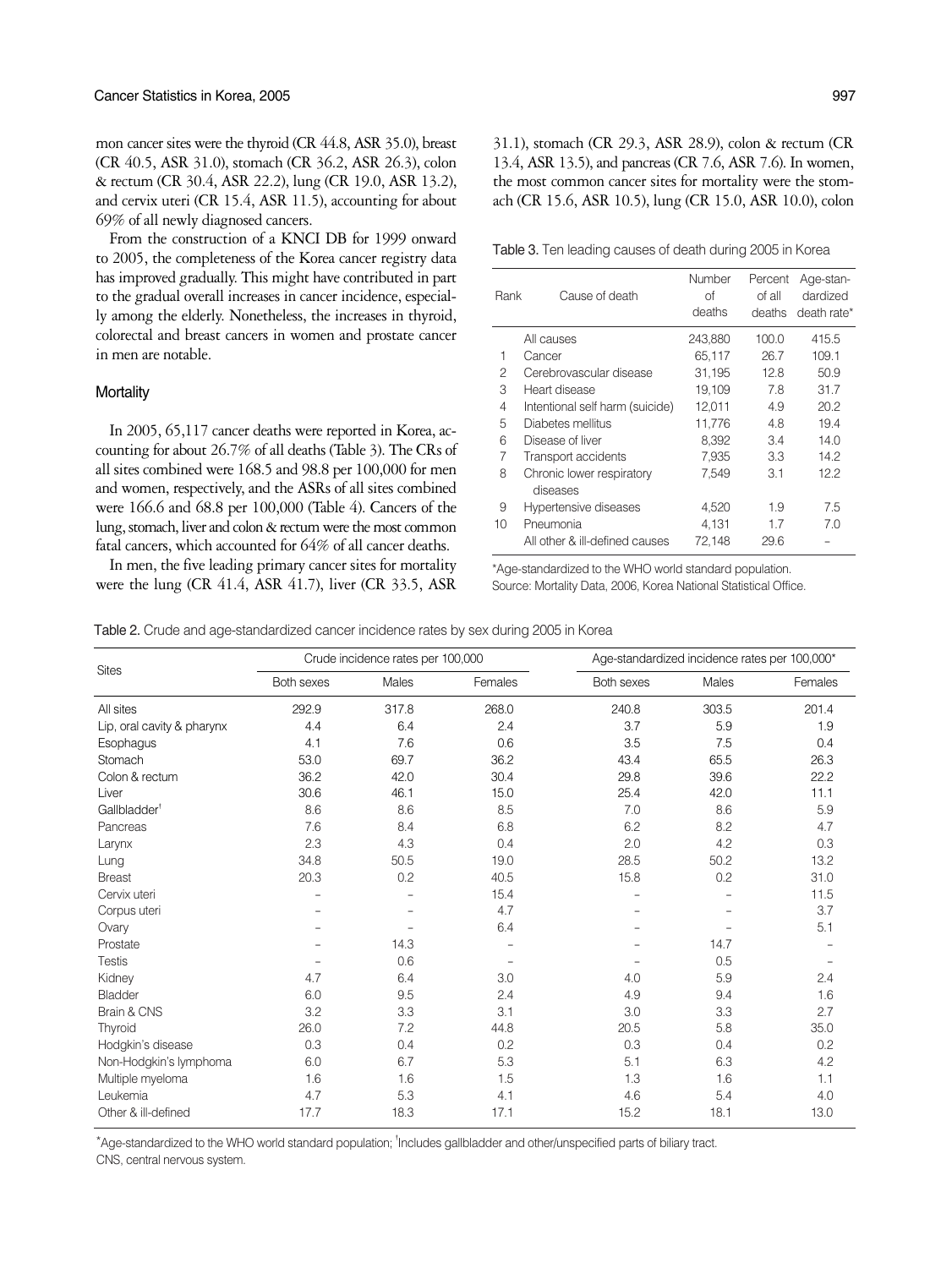Table 4. Crude and age-standardized cancer mortality rates by sex during 2005 in Korea

|                            |            | Crude mortality rates per 100,000 |         | Age-standardized mortality rates per 100,000* |       |         |  |  |
|----------------------------|------------|-----------------------------------|---------|-----------------------------------------------|-------|---------|--|--|
| <b>Sites</b>               | Both sexes | Males                             | Females | Both sexes                                    | Males | Females |  |  |
| All sites                  | 133.8      | 168.5                             | 98.8    | 109.1                                         | 166.6 | 68.8    |  |  |
| Lip, oral cavity & pharynx | 1.7        | 2.7                               | 0.8     | 1.4                                           | 2.5   | 0.6     |  |  |
| Esophagus                  | 2.9        | 5.4                               | 0.5     | 2.4                                           | 5.3   | 0.3     |  |  |
| Stomach                    | 22.5       | 29.3                              | 15.6    | 18.0                                          | 28.9  | 10.5    |  |  |
| Colon & rectum             | 12.3       | 13.4                              | 11.3    | 9.9                                           | 13.5  | 7.5     |  |  |
| Liver                      | 22.3       | 33.5                              | 11.1    | 18.5                                          | 31.1  | 7.9     |  |  |
| Gallbladder <sup>†</sup>   | 6.8        | 6.9                               | 6.7     | 5.5                                           | 7.0   | 4.5     |  |  |
| Pancreas                   | 6.9        | 7.6                               | 6.2     | 5.7                                           | 7.6   | 4.2     |  |  |
| Larynx                     | 1.3        | 2.3                               | 0.3     | 1.0                                           | 2.4   | 0.2     |  |  |
| Lung                       | 28.2       | 41.4                              | 15.0    | 22.9                                          | 41.7  | 10.0    |  |  |
| <b>Breast</b>              | 3.3        | 0.1                               | 6.5     | 2.6                                           | 0.1   | 4.9     |  |  |
| Cervix uteri               |            |                                   | 4.4     |                                               |       | 3.1     |  |  |
| Corpus uteri               |            |                                   | 0.6     |                                               |       | 0.5     |  |  |
| Ovary                      |            |                                   | 3.1     |                                               |       | 2.3     |  |  |
| Prostate                   |            | 3.7                               |         |                                               | 4.3   |         |  |  |
| <b>Testis</b>              |            | 0.0                               |         |                                               | 0.0   |         |  |  |
| Kidney                     | 1.4        | 1.8                               | 0.9     | 1.1                                           | 1.8   | 0.6     |  |  |
| Bladder                    | 1.9        | 2.8                               | 1.0     | 1.5                                           | 3.0   | 0.6     |  |  |
| Brain & CNS                | 2.4        | 2.5                               | 2.2     | 2.1                                           | 2.4   | 1.8     |  |  |
| Thyroid                    | 0.7        | 0.3                               | 1.0     | 0.5                                           | 0.3   | 0.7     |  |  |
| Hodgkin's disease          | 0.1        | 0.1                               | 0.0     | 0.1                                           | 0.1   | 0.0     |  |  |
| Non-Hodgkin's lymphoma     | 2.6        | 3.1                               | 2.0     | 2.1                                           | 3.0   | 1.5     |  |  |
| Multiple myeloma           | 1.1        | 1.1                               | 1.0     | 0.9                                           | 1.1   | 0.7     |  |  |
| Leukemia                   | 3.0        | 3.3                               | 2.7     | 2.7                                           | 3.3   | 2.2     |  |  |
| Other & ill-defined        | 6.6        | 7.2                               | 6.0     | 5.5                                           | 7.3   | 4.3     |  |  |

\*Age-standardized to the WHO world standard population; <sup>†</sup>Includes gallbladder and other/unspecified parts of biliary tract. CNS, central nervous system.

& rectum (CR 11.3, ASR 7.5), liver (CR 11.1, ASR 7.9), and gallbladder (CR 6.7, ASR 4.5).

## Trends in cancer incidence

Tables 5.1-5.3 show the trends in cancer incidence for all sites combined and for selected cancer sites. The incidence rate for all sites combined increased by 2.5% annually from 1999 to 2005. The incidence rate for all sites combined increased by 1.2% annually in men and by 4.1% in women from 1999 to 2005.

The incidence rates have continued to increase for colorectal and thyroid cancer in both sexes, along with breast cancer in females and prostate cancer in males. Stomach and lung cancer incidence rates plateaued in men and women, while the incidences of liver cancer in both sexes and the cervix in women have decreased.

One notable aspect is the sharp increase (25.1% annually) in the incidence of female thyroid cancer. As diagnostic techniques for thyroid cancer have become more sensitive, such as with the advent of ultrasound and fine-needle aspiration, the detection of subclinical disease has become possible. Therefore, the increased incidence of thyroid cancer might reflect improved diagnostic techniques for previously undetected



Fig. 1. Annual age-standardized cancer incidence and death rates

disease, rather than a true increase in the occurrence of thyroid cancer (11, 12).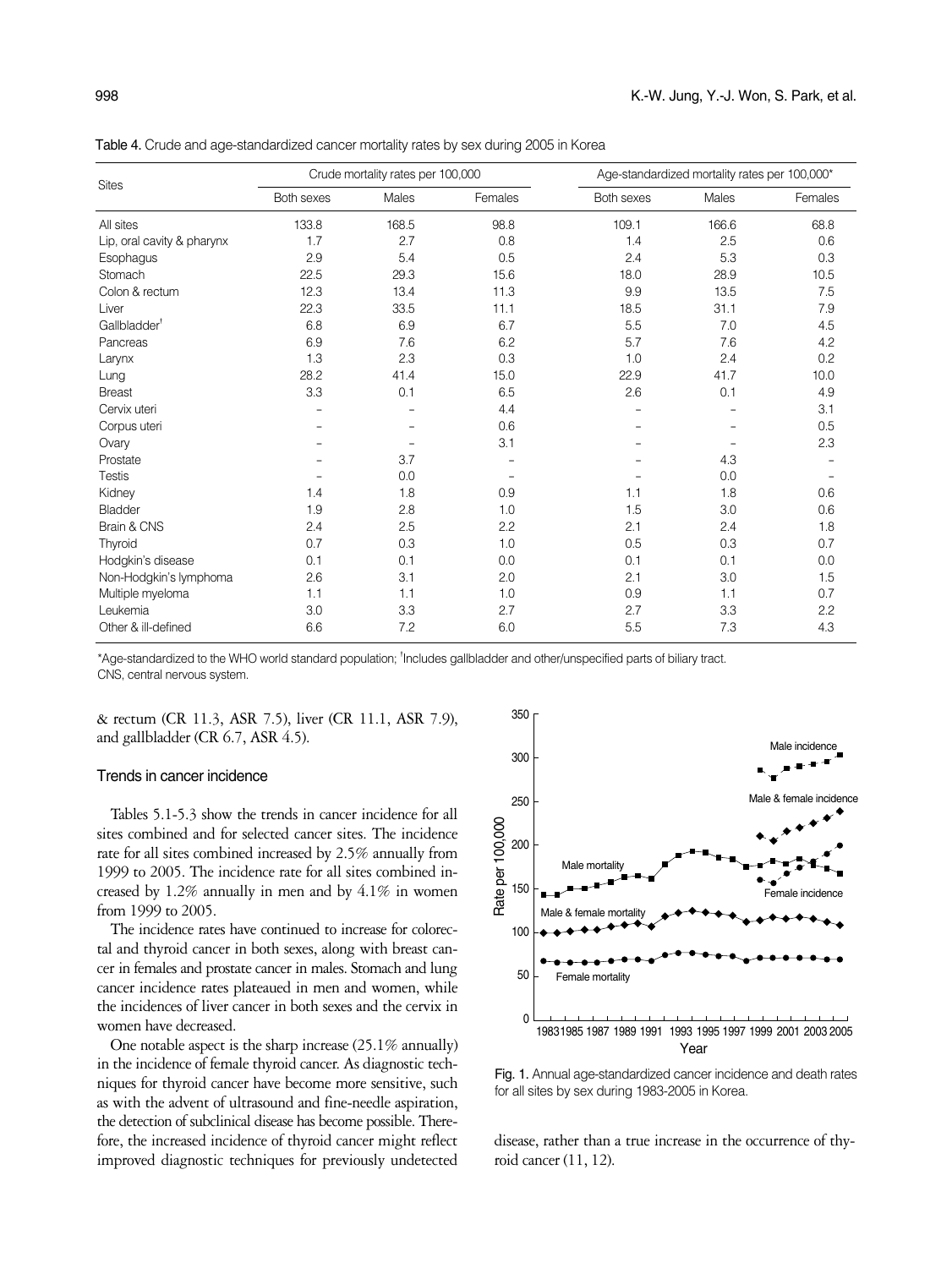## Cancer Statistics in Korea, 2005 999

| <b>Sites</b>               |       |       |       | Years |       |       |       | $APC^*$             |
|----------------------------|-------|-------|-------|-------|-------|-------|-------|---------------------|
|                            | 1999  | 2000  | 2001  | 2002  | 2003  | 2004  | 2005  |                     |
| All sites                  | 210.5 | 205.1 | 216.7 | 220.1 | 225.2 | 230.8 | 240.8 | $2.5^{\ddagger}$    |
| Lip, oral cavity & pharynx | 3.6   | 4.4   | 3.6   | 3.7   | 3.7   | 3.7   | 3.7   | $-0.9$              |
| Esophagus                  | 4.1   | 3.7   | 3.9   | 3.8   | 3.6   | 3.5   | 3.5   | $-2.1$ <sup>t</sup> |
| Stomach                    | 43.6  | 42.3  | 44.0  | 43.6  | 43.1  | 40.5  | 43.4  | $-0.4$              |
| Colon & rectum             | 20.4  | 21.0  | 22.9  | 24.7  | 26.4  | 27.9  | 29.8  | $6.8^{\ddagger}$    |
| Liver                      | 27.9  | 26.7  | 27.3  | 26.5  | 25.7  | 25.4  | 25.4  | $-1.6^{\ddagger}$   |
| Gallbladder <sup>t</sup>   | 6.5   | 6.4   | 6.7   | 6.7   | 6.6   | 6.9   | 7.0   | $1.3^{1}$           |
| Pancreas                   | 5.6   | 5.5   | 5.5   | 5.8   | 5.8   | 6.0   | 6.2   | $1.9^{1}$           |
| Larynx                     | 2.3   | 2.2   | 2.4   | 2.2   | 2.1   | 1.9   | 2.0   | $-3.3^{t}$          |
| Lung                       | 28.5  | 27.7  | 28.3  | 28.5  | 27.8  | 28.6  | 28.5  | 0.2                 |
| <b>Breast</b>              | 10.7  | 10.8  | 12.7  | 13.9  | 14.0  | 14.5  | 15.8  | $6.8^{\text{t}}$    |
| Kidney                     | 3.0   | 2.9   | 3.3   | 3.4   | 3.5   | 3.7   | 4.0   | $5.1^{\ddagger}$    |
| Bladder                    | 4.6   | 4.6   | 4.9   | 4.7   | 5.0   | 5.0   | 4.9   | 1.3                 |
| Brain & CNS                | 2.9   | 2.8   | 2.8   | 2.6   | 2.9   | 2.9   | 3.0   | 0.8                 |
| Thyroid                    | 6.3   | 6.1   | 7.9   | 9.5   | 12.5  | 17.2  | 20.5  | $24.2^{\ddagger}$   |
| Hodgkin's disease          | 0.2   | 0.3   | 0.3   | 0.3   | 0.3   | 0.4   | 0.3   | 4.4                 |
| Non-Hodgkin's lymphoma     | 4.5   | 4.2   | 4.5   | 4.6   | 4.9   | 5.1   | 5.1   | $3.2^{t}$           |
| Multiple myeloma           | 1.0   | 1.0   | 1.1   | 1.1   | 1.1   | 1.2   | 1.3   | $4.2^{\ddagger}$    |
| Leukemia                   | 4.7   | 4.3   | 4.7   | 4.8   | 4.7   | 4.7   | 4.6   | 0.7                 |
| Other & ill-defined        | 14.3  | 13.5  | 13.9  | 13.5  | 14.6  | 14.5  | 15.2  | 1.4                 |
|                            |       |       |       |       |       |       |       |                     |

\*annual percent change using age-standardized incidence based on the WHO world standard population; <sup>1</sup>Includes gallbladder and other/unspecified parts of biliary tract; <sup>†</sup>The APC is significantly different from zero (P<0.05). CNS, central nervous system.

| <b>Sites</b>               |       |       |       | Years |       |       |       | APC*              |  |
|----------------------------|-------|-------|-------|-------|-------|-------|-------|-------------------|--|
|                            | 1999  | 2000  | 2001  | 2002  | 2003  | 2004  | 2005  |                   |  |
| All sites                  | 285.0 | 276.7 | 288.3 | 290.0 | 292.3 | 294.8 | 303.5 | $1.2*$            |  |
| Lip, oral cavity & pharynx | 6.1   | 7.1   | 6.0   | 6.2   | 6.4   | 6.0   | 5.9   | $-1.3$            |  |
| Esophagus                  | 8.8   | 8.0   | 8.3   | 8.2   | 7.7   | 7.6   | 7.5   | $-2.2^{\ddagger}$ |  |
| Stomach                    | 66.2  | 65.0  | 67.2  | 66.6  | 65.7  | 61.5  | 65.5  | $-0.6$            |  |
| Colon & rectum             | 26.2  | 27.2  | 29.6  | 32.9  | 34.7  | 36.9  | 39.6  | $7.5^{\text{t}}$  |  |
| Liver                      | 46.8  | 44.7  | 45.1  | 43.9  | 42.3  | 42.0  | 42.0  | $-1.8^{\ddagger}$ |  |
| Gallbladder <sup>†</sup>   | 8.1   | 7.8   | 8.2   | 8.1   | 7.8   | 8.4   | 8.6   | 1.0               |  |
| Pancreas                   | 7.8   | 7.6   | 7.6   | 7.9   | 7.7   | 8.0   | 8.2   | 0.9               |  |
| Larynx                     | 4.9   | 4.5   | 5.1   | 4.7   | 4.4   | 4.0   | 4.2   | $-3.0^{\ddagger}$ |  |
| Lung                       | 51.4  | 49.8  | 51.1  | 51.0  | 49.9  | 50.6  | 50.2  | $-0.2$            |  |
| <b>Breast</b>              | 0.2   | 0.3   | 0.2   | 0.3   | 0.2   | 0.2   | 0.2   | $-0.7$            |  |
| Prostate                   | 8.4   | 7.2   | 9.5   | 10.1  | 12.0  | 14.4  | 14.7  | $12.6^{\ddagger}$ |  |
| <b>Testis</b>              | 0.6   | 0.5   | 0.6   | 0.6   | 0.6   | 0.6   | 0.5   | 1.1               |  |
| Kidney                     | 4.5   | 4.4   | 4.9   | 5.0   | 5.1   | 5.5   | 5.9   | $4.6^{\ddagger}$  |  |
| Bladder                    | 9.0   | 9.0   | 9.4   | 9.0   | 9.6   | 9.5   | 9.4   | 1.0               |  |
| Brain & CNS                | 3.2   | 3.1   | 3.1   | 2.9   | 3.3   | 3.3   | 3.3   | 0.8               |  |
| Thyroid                    | 2.1   | 1.9   | 2.4   | 2.7   | 3.6   | 4.8   | 5.8   | $20.7^{1}$        |  |
| Hodgkin's disease          | 0.4   | 0.4   | 0.4   | 0.3   | 0.4   | 0.5   | 0.4   | 3.4               |  |
| Non-Hodgkin's lymphoma     | 5.8   | 5.5   | 5.8   | 5.8   | 6.1   | 6.5   | 6.3   | $2.2^{\ddagger}$  |  |
| Multiple myeloma           | 1.2   | 1.3   | 1.4   | 1.4   | 1.4   | 1.4   | 1.6   | $3.8^{\ddagger}$  |  |
| Leukemia                   | 5.5   | 5.0   | 5.4   | 5.8   | 5.4   | 5.6   | 5.4   | 0.7               |  |
| Other & ill-defined        | 17.9  | 16.5  | 16.8  | 16.5  | 17.9  | 17.4  | 18.1  | 0.8               |  |

Table 5-2. Trends in cancer incidence rates in males during 1999-2005 in Korea

\*annual percent change using age-standardized incidence based on the WHO world standard population; <sup>1</sup>Includes gallbladder and other/unspecified parts of biliary tract; <sup>†</sup>The APC is significantly different from zero (P<0.05).

CNS, central nervous system.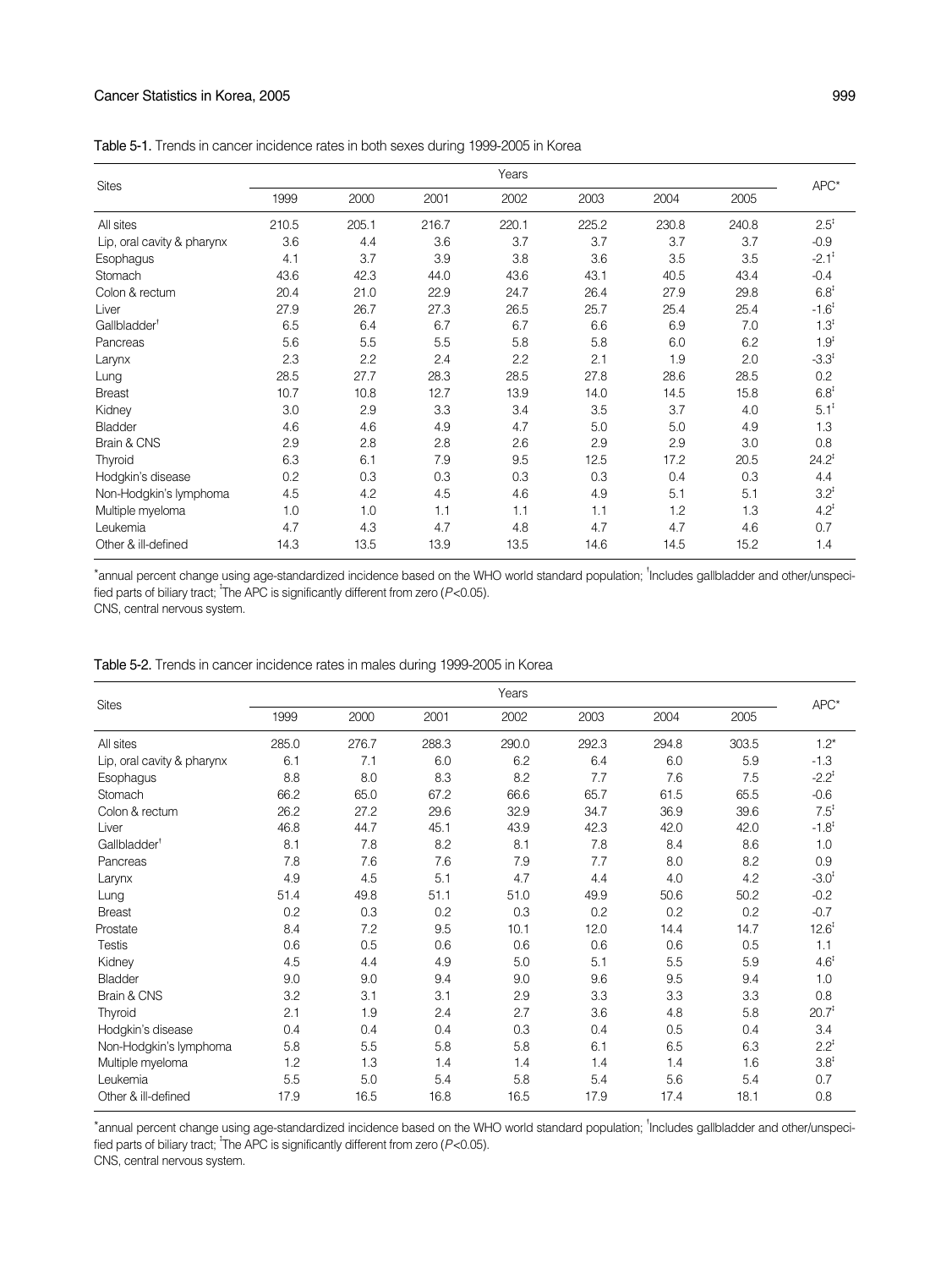Table 5-3. Trends in cancer incidence rates in females during 1999-2005 in Korea

|                            |       |       |       | Years |       |       |       |                   |  |
|----------------------------|-------|-------|-------|-------|-------|-------|-------|-------------------|--|
| <b>Sites</b>               | 1999  | 2000  | 2001  | 2002  | 2003  | 2004  | 2005  | APC*              |  |
| All sites                  | 161.1 | 157.4 | 169.0 | 174.6 | 181.8 | 190.0 | 201.4 | $4.1^{\ddagger}$  |  |
| Lip, oral cavity & pharynx | 1.6   | 2.4   | 1.7   | 1.7   | 1.6   | 1.8   | 1.9   | $-0.6$            |  |
| Esophagus                  | 0.6   | 0.6   | 0.6   | 0.5   | 0.6   | 0.5   | 0.4   | $-3.9$            |  |
| Stomach                    | 26.7  | 25.2  | 26.2  | 26.3  | 25.8  | 24.3  | 26.3  | $-0.5$            |  |
| Colon & rectum             | 16.4  | 16.4  | 17.9  | 18.8  | 20.2  | 21.0  | 22.2  | $5.5^{\ddagger}$  |  |
| Liver                      | 12.3  | 11.8  | 12.2  | 11.8  | 11.5  | 11.2  | 11.1  | $-1.7^{1}$        |  |
| Gallbladder <sup>†</sup>   | 5.3   | 5.5   | 5.7   | 5.8   | 5.8   | 5.8   | 5.9   | $1.6^{\ddagger}$  |  |
| Pancreas                   | 4.0   | 4.0   | 4.0   | 4.2   | 4.4   | 4.5   | 4.7   | 3.0 <sup>‡</sup>  |  |
| Larynx                     | 0.4   | 0.3   | 0.3   | 0.3   | 0.3   | 0.3   | 0.3   | $-8.0^{\ddagger}$ |  |
| Lung                       | 12.4  | 12.5  | 12.3  | 12.6  | 12.3  | 13.0  | 13.2  | 0.9               |  |
| <b>Breast</b>              | 20.9  | 20.9  | 24.7  | 27.2  | 27.4  | 28.5  | 31.0  | $7.2^{\ddagger}$  |  |
| Cervix uteri               | 16.3  | 15.1  | 15.8  | 14.8  | 14.0  | 12.9  | 11.5  | $-5.9^{\ddagger}$ |  |
| Corpus uteri               | 2.8   | 2.6   | 3.0   | 3.3   | 3.7   | 3.7   | 3.7   | $6.6^{\ddagger}$  |  |
| Ovary                      | 5.0   | 4.8   | 4.8   | 5.0   | 5.1   | 5.1   | 5.1   | 0.7               |  |
| Kidney                     | 1.7   | 1.8   | 1.9   | 2.0   | 2.1   | 2.2   | 2.4   | $5.4^{\ddagger}$  |  |
| <b>Bladder</b>             | 1.6   | 1.6   | 1.7   | 1.7   | 1.8   | 1.7   | 1.6   | 0.7               |  |
| Brain & CNS                | 2.6   | 2.5   | 2.5   | 2.4   | 2.5   | 2.6   | 2.7   | 0.8               |  |
| Thyroid                    | 10.4  | 10.1  | 13.2  | 16.2  | 21.5  | 29.5  | 35.0  | $25.1^{\ddagger}$ |  |
| Hodgkin's disease          | 0.1   | 0.2   | 0.2   | 0.2   | 0.2   | 0.2   | 0.2   | 5.5               |  |
| Non-Hodgkin's lymphoma     | 3.4   | 3.2   | 3.4   | 3.5   | 3.9   | 4.0   | 4.2   | $4.5^{\ddagger}$  |  |
| Multiple myeloma           | 0.8   | 0.8   | 0.9   | 0.8   | 0.9   | 1.0   | 1.1   | $5.2^{\ddagger}$  |  |
| Leukemia                   | 3.9   | 3.8   | 4.1   | 4.0   | 4.1   | 4.0   | 4.0   | 0.6               |  |
| Other & ill-defined        | 11.8  | 11.5  | 11.8  | 11.5  | 12.2  | 12.4  | 13.0  | $1.8^{\ddagger}$  |  |

\*annual percent change using age-standardized incidence based on the WHO world standard population; <sup>1</sup>Includes gallbladder and other/unspecified parts of biliary tract; <sup>†</sup>The APC is significantly different from zero (P<0.05). CNS, central nervous system.



#### Trends in cancer mortality

Figs. 1&2 show the trends in cancer deaths for all sites combined and for selected cancer sites. Age-standardized mortality rates have decreased for all sites combined in both sexes since 2002.

For lung cancer, the leading site for cancer deaths since 1999, mortality has decreased slightly for men since 2001, but increased significantly in women. The age-standardized mortality rates of stomach and cervix uteri cancer have decreased continuously. Along with the significant increases in colorectal, prostate and female breast cancer incidence, the mortality rates of these cancers have also continued to increase.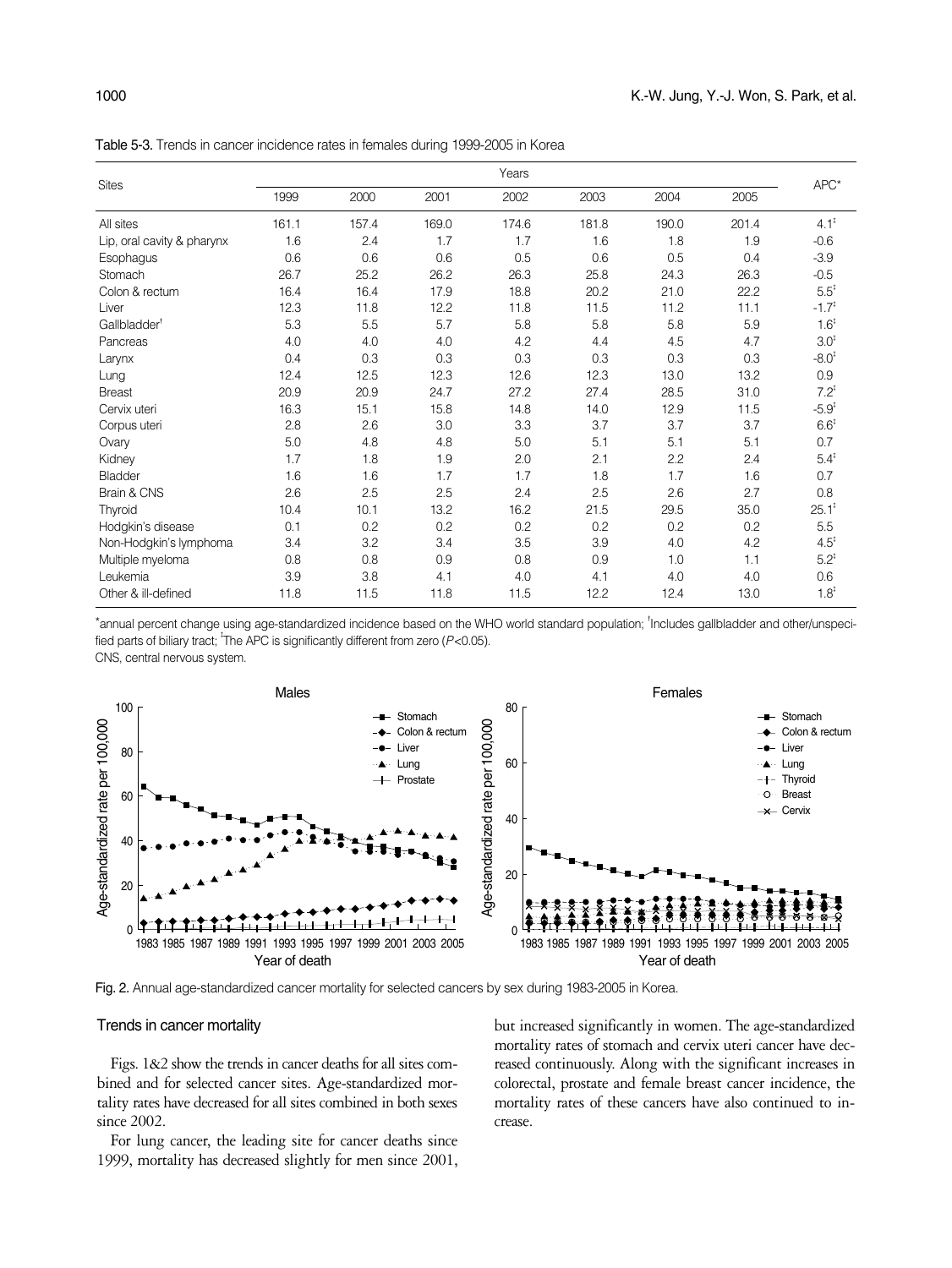| Rank  |                 | Age-specific incidence rate per 100,000 |          |                   |         | Age-specific incidence rate per 100,000 |               |                  |                   |  |  |
|-------|-----------------|-----------------------------------------|----------|-------------------|---------|-----------------------------------------|---------------|------------------|-------------------|--|--|
|       | $0-14$ yr       | 15-34 yr                                | 35-64 yr | 65 yr<br>and over | Rank    | $0-14$ yr                               | 15-34 yr      | 35-64 yr         | 65 yr<br>and over |  |  |
| Males |                 |                                         |          |                   | Females |                                         |               |                  |                   |  |  |
|       | Leukemia        | Stomach                                 | Stomach  | Lung              |         | Leukemia                                | Thyroid       | <b>Breast</b>    | Stomach           |  |  |
|       | (4.1)           | (3.9)                                   | (92.3)   | (478.6)           |         | (3.6)                                   | (23.9)        | (82.1)           | (165.8)           |  |  |
| 2     | Brain & CNS     | Thyroid                                 | Liver    | Stomach           | 2       | Brain & CNS                             | <b>Breast</b> | Thyroid          | Colon &           |  |  |
|       | (2.1)           | (3.5)                                   | (74.8)   | (454.5)           |         | (1.8)                                   | (9.6)         | (81.6)           | rectum            |  |  |
| 3     | Non-Hodgkin's   | Leukemia                                | Colon &  | Colon &           |         |                                         |               |                  | (150.3)           |  |  |
|       | <i>lymphoma</i> | (3.1)                                   | rectum   | rectum            | 3       | Non-Hodgkin's                           | Stomach       | Stomach          | Lung              |  |  |
|       | (1.4)           |                                         | (55.5)   | (274.5)           |         | <i>lymphoma</i>                         | (4.8)         | (42.3)           | (116.3)           |  |  |
| 4     | Liver           | Non-                                    | Lung     | Liver             |         | (0.8)                                   |               |                  |                   |  |  |
|       | (0.5)           | Hodgkin's                               | (43.8)   | (220.0)           | 4       | Ovary                                   | Cervix uteri  | Colon &          | Liver             |  |  |
|       |                 | lymphoma<br>(2.3)                       |          |                   |         | (0.6)                                   | (4.1)         | rectum<br>(34.3) | (74.2)            |  |  |
| 5     | Kidney          | Colon &                                 | Thyroid  | Prostate          | 5       | Kidney                                  | Ovary         | Cervix uteri     | Gallbladder*      |  |  |
|       | (0.4)           | rectum<br>(2.3)                         | (12.8)   | (157.0)           |         | (0.4)                                   | (2.8)         | (25.7)           | (54.6)            |  |  |

Table 6. Five major sites of cancer incidence by age group and sex during 2005 in Korea

\*Includes gallbladder and other/unspecified parts of biliary tract. CNS, central nervous system.



#### Age-specific incidence rates for selected cancer sites

#### Survival rates

Table 6 presents the most common cancer sites by sex and age group. For ages 0-14 yr, leukemia was the most common form in both sexes. For males, stomach cancer was the most common in 15-64-yr-olds, while lung cancer was more frequent for those 65 and over. For females, the most common sites of cancer were the thyroid, breast and stomach for the 15-34-yr-old, 35-64-yr-old, and the 65 and over age groups, respectively. Fig. 3 shows the age-specific incidence rates of the selected cancers for men and women. The data show that the incidence of stomach, lung, liver and colorectal cancers increased gradually with age. In women, the age-specific incidence rates of breast and thyroid cancer has increased with age until the forties and decreased thereafter.

Table 7 shows the 5-yr relative survivals for three periods: 1993-1995, 1996-2000, and 2001-2005. Notable improvement has been made in the 5-yr relative survival rates for all sites combined. The survival of females appears to have a better prognosis than that of males. This is partly explained by the high frequency of female cancers (e.g., thyroid, breast and uterine cervix) known to have relatively good prognoses.

The 5-yr relative survival rates appeared to be higher for most major cancer sites in patients diagnosed during 2001- 2005 compared to 1993-1995, except for cancers of the pancreas, brain and central nervous system. The greatest improvements were seen in leukemia, non-Hodgkin's lymphoma,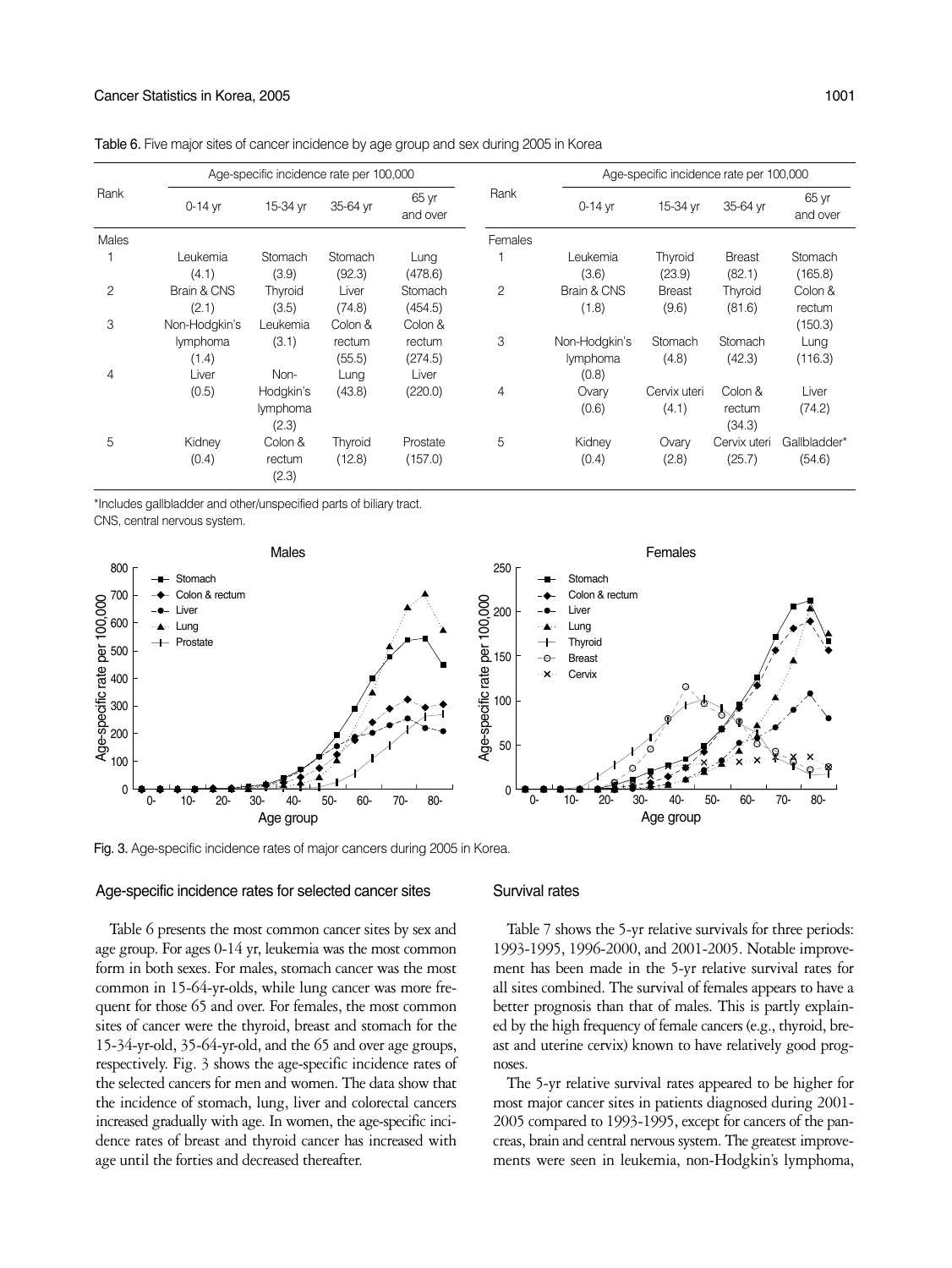Table 7. Trends in the 5-yr relative survival rates (%) by year of diagnosis during 1993-2005 in Korea

|                            |                          | Males                    |                          |                          |                          | Females                  |                          |                          |  |  |
|----------------------------|--------------------------|--------------------------|--------------------------|--------------------------|--------------------------|--------------------------|--------------------------|--------------------------|--|--|
| <b>Sites</b>               | 1993-1995                | 1996-2000                | 2001-2005                | $Change*$                | 1993-1995                | 1996-2000                | 2001-2005                | Change*                  |  |  |
| All sites                  | 31.7                     | 35.3                     | 43.7                     | 12.0                     | 53.4                     | 55.3                     | 62.4                     | 9.0                      |  |  |
| Lip, oral cavity & pharynx | 35.8                     | 41.1                     | 46.9                     | 11.1                     | 58.1                     | 63.8                     | 65.4                     | 7.3                      |  |  |
| Esophagus                  | 11.8                     | 14.3                     | 19.5                     | 7.7                      | 23.7                     | 24.2                     | 27.1                     | 3.4                      |  |  |
| Stomach                    | 43.0                     | 46.9                     | 57.0                     | 14.0                     | 42.6                     | 46.0                     | 55.1                     | 12.5                     |  |  |
| Colon & rectum             | 55.3                     | 59.0                     | 66.7                     | 11.4                     | 54.2                     | 56.8                     | 62.4                     | 8.2                      |  |  |
| Liver                      | 9.9                      | 12.9                     | 18.8                     | 8.9                      | 13.6                     | 14.2                     | 19.0                     | 5.4                      |  |  |
| Gallbladder <sup>†</sup>   | 16.6                     | 20.3                     | 23.0                     | 6.4                      | 18.0                     | 19.1                     | 21.7                     | 3.7                      |  |  |
| Pancreas                   | 8.8                      | 7.3                      | 8.0                      | $-0.8$                   | 10.1                     | 7.3                      | 7.6                      | $-2.5$                   |  |  |
| Larynx                     | 60.2                     | 62.8                     | 65.8                     | 5.6                      | 55.4                     | 57.8                     | 58.3                     | 2.9                      |  |  |
| Lung                       | 10.4                     | 11.6                     | 14.1                     | 3.7                      | 14.2                     | 16.2                     | 19.4                     | 5.2                      |  |  |
| <b>Breast</b>              | 75.1                     | 85.6                     | 87.1                     | 12.0                     | 78.0                     | 83.2                     | 87.3                     | 9.3                      |  |  |
| Cervix uteri               | $\overline{\phantom{0}}$ | $\overline{\phantom{0}}$ | $\overline{\phantom{0}}$ | $\overline{\phantom{a}}$ | 77.5                     | 80.0                     | 81.1                     | 3.6                      |  |  |
| Corpus uteri               | $\overline{a}$           | $\overline{\phantom{0}}$ | $\overline{a}$           | $\overline{a}$           | 81.5                     | 81.8                     | 84.5                     | 3.0                      |  |  |
| Ovary                      | $\overline{\phantom{a}}$ |                          | $\overline{a}$           | $\overline{\phantom{0}}$ | 58.7                     | 58.9                     | 62.1                     | 3.4                      |  |  |
| Prostate                   | 55.9                     | 67.2                     | 76.9                     | 21.0                     | $\overline{\phantom{a}}$ | $\overline{\phantom{0}}$ |                          |                          |  |  |
| <b>Testis</b>              | 85.4                     | 90.4                     | 90.0                     | 4.6                      | $\overline{\phantom{0}}$ | $\qquad \qquad -$        | $\overline{\phantom{0}}$ | $\overline{\phantom{0}}$ |  |  |
| Kidney                     | 60.8                     | 64.4                     | 71.3                     | 10.5                     | 64.5                     | 69.7                     | 74.4                     | 9.9                      |  |  |
| Bladder                    | 70.0                     | 74.8                     | 78.8                     | 8.8                      | 65.5                     | 66.3                     | 68.3                     | 2.8                      |  |  |
| Brain & CNS                | 37.2                     | 37.5                     | 38.0                     | 0.8                      | 40.2                     | 40.7                     | 39.9                     | $-0.3$                   |  |  |
| Thyroid                    | 87.2                     | 89.5                     | 95.7                     | 8.5                      | 95.4                     | 95.9                     | 98.5                     | 3.1                      |  |  |
| Hodgkin's disease          | 67.6                     | 68.1                     | 73.3                     | 5.7                      | 68.6                     | 77.4                     | 76.2                     | 7.6                      |  |  |
| Non-Hodgkin's lymphoma     | 45.3                     | 48.9                     | 56.0                     | 10.7                     | 48.7                     | 53.5                     | 60.8                     | 12.1                     |  |  |
| Multiple myeloma           | 21.1                     | 17.8                     | 30.2                     | 9.1                      | 23.3                     | 22.1                     | 27.6                     | 4.3                      |  |  |
| Leukemia                   | 26.2                     | 32.3                     | 39.4                     | 13.2                     | 26.8                     | 34.6                     | 40.9                     | 14.1                     |  |  |
| Other & ill-defined        | 37.4                     | 42.4                     | 51.1                     | 13.7                     | 47.4                     | 50.0                     | 57.7                     | 10.3                     |  |  |

\*Change in the 5-yr relative survival between 1993-1995 and 2001-2005 as a percentage; � Includes gallbladder and other/unspecified parts of biliary tract. CNS, central nervous system.

and prostate, stomach, colorectal and breast cancers.

The improving survival rates could be attributable to early detection, as well as to improved treatments (13, 14), but this needs to be evaluated further. Lack of progress in early detection and treatment could explain the observed absence of improvement in the survival rate of pancreatic cancer (15).

## **REFERENCES**

- 1. National Statistical Office. *2008. Available at http://kosis.nso.go.kr [Accessed 14 April 2009].*
- 2. Ministry for Heath, Welfare and Family Affairs. *Annual report of cancer incidence (2005) and survival (1993-2005) in Korea; 2008.*
- 3. Won YJ, Sung J, Jung KW, Kong HJ, Park S, Shin HR, Park EC, Ahn YO, Hwang IK, Lee DK, Choi JS, Kim WC, Lee TY, Yoo CI, Bae JM, Kim ON, Chung W, Kong IS, Lee DH, Lee JS. *Nationwide cancer incidence in Korea, 2003-2005. Cancer Res Treat 2009; 41: 122-31.*
- 4. Shin HR, Won YJ, Jung KW, Kong HJ, Yim SH, Lee JK, Noh HI, Lee JK, Pisani P, Park JG, Ahn YO, Lee SY, Lee CW, Woo ZH, Lee TY, Choi JS, Yoo CI, Bae JM. *Nationwide cancer incidence in Korea, 1999-2001; first result using the National Cancer Incidence Data-*

*base. Cancer Res Treat 2005; 37: 325-31.*

- 5. Fritz A, Percy C, Jack A, Shanmugaratnam K, Sobin L, Parkin D, Whelan S, eds. *International classification of diseases for oncology, 3rd ed. Geneva, Switzerland: World Health Organization; 2000.*
- 6. *Manual of the international statistical classification of diseases, injuries, and causes of death, 10th revision. Geneva, Switzerland: World Health Organization; 1992.*
- 7. Segi M. *Cancer Mortality for selected sites in 24 countries (1950- 1957). Sendai, Japan: Tohoku University School of Medicine; 1960.*
- 8. Ries L, Harkins D, Krapcho M, Mariotto A, Miller B, Feuer E, Clegg L, Eisner M, Horner M, Howlader N, Hayat M, Hankey B, Edwards B. *SEER cancer statistics review, 1975-2003. Available at http: //seer. cancer.gov/csr/1975\_2003/, based on November 2005 SEER data submission, posted to the SEER Web site, 2006. Bethesda, MD: National Cancer Institute. [Accessed 12 September 2006].*
- 9. Ederer F, Heise H. *Instructions to IBM programmers in processing survival computations. Methodological note No. 10, Bethesda, MD: National Cancer Institute; 1959.*
- 10. Dickman P. *Available at http//www.pauldickman.com [Accessed 14 April 2009].*
- 11. Davies L, Welch HG. *Increasing incidence of thyroid cancer in the United States, 1973-2002. JAMA 2006; 295: 2164-7.*
- 12. Enewold L, Zhu K, Ron E, Marrogi AJ, Stojadinovic A, Peoples GE, Devesa SS. *Rising thyroid cancer incidence in the United States by*